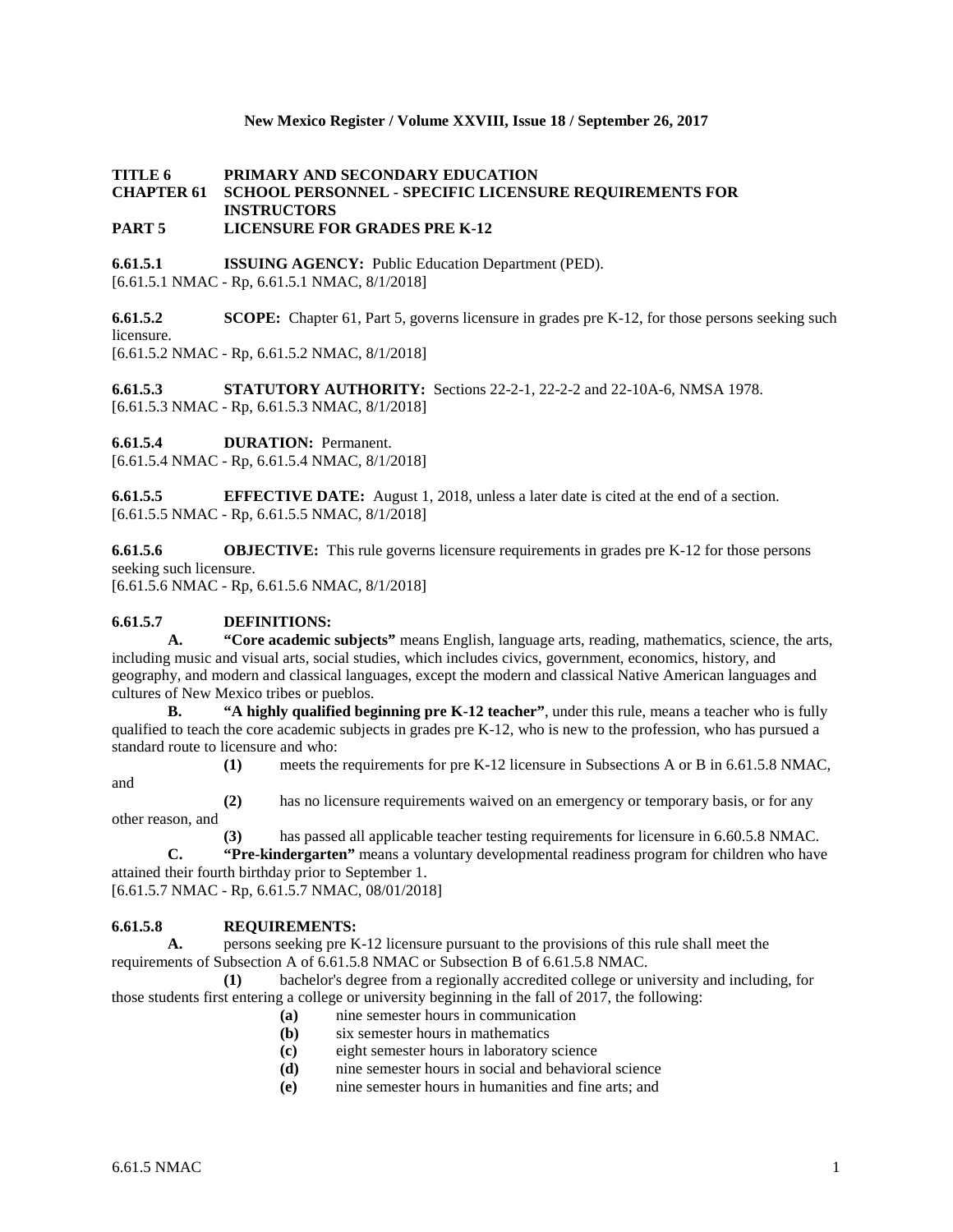**(2)** credits from a regionally accredited college or university which include 24 – 36 semester hours of professional education in an education program approved by the public education department (PED), including completion of the PED approved functional areas and related competencies in professional education for grades pre K-12; and including

**(a)** a mandatory student teaching component; and

**(b)** 24 to 36 semester hours in at least one teaching field such as mathematics, science(s), language arts, reading, or from among history, geography, economics, civics and government (or other content related areas), 12 hours of which must be in upper division courses as defined by the college or university; individuals must also complete the PED approved functional areas and related competencies in the teaching field; and

**(3)** in addition to the requirements specified in Paragraphs (1), (2) and (4) of Subsection A of 6.61.5.8 NMAC, three hours in the teaching of reading in subject matter content for those who have first entered any college or university on or after August 1, 2001 regardless of when they graduate or earn their degree; and

**(4)** passage of all portions of the New Mexico teacher assessments or any successor teacher examination adopted by the PED; and

**(5)** satisfy the requirements of a highly qualified beginning pre K-12 teacher; or

**B.** Possess a valid certificate issued by the national board for professional teaching standards for the appropriate grade level and type.

[6.61.5.8 NMAC - Rp, 6.61.5.8 NMAC, 8/1/2018]

**6.61.5.9 IMPLEMENTATION:** All persons holding a valid pre K-12 New Mexico license or endorsement on June 30, 1989 shall be entitled to pre K-12 licensure. Such licensure may be further continued pursuant to rule(s) as established by the PED.

[6.61.5.9 NMAC - Rp, 6.61.5.9 NMAC, 8/1/2018]

**6.61.5.10 REFERENCED MATERIAL:** Competencies for entry level pre K-12 teachers

**A.** Learner development:

**(1)** The teacher understands how learners grow and develop, recognizing that patterns of learning and development vary individually within and across the cognitive, linguistic, social, emotional, and physical areas, and designs and implements developmentally appropriate and challenging learning experiences.

**(2)** The teacher shall:

**(a)** regularly assess individual and group performance in order to design and modify instruction to meet learners' needs in each area of development (cognitive, linguistic, social, emotional and physical) and scaffolds the next level of development;

**(b)** create developmentally appropriate instruction that takes into account individual learners' strengths, interests, and needs and that enables each learner to advance and accelerate their learning;

**(c)** collaborate with families, communities, colleagues, and other professionals to promote learner growth and development;

**(d)** understand how learning occurs - how learners construct knowledge, acquire skills, and develop disciplined thinking processes - and knows how to use instructional strategies that promote student learning;

**(e)** understand that each learner's cognitive, linguistic, social, emotional, and physical development influences learning and knows how to make instructional decisions that build on learners' strengths and needs;

**(f)** identify readiness for learning, and understands how development in any one area may affect performance in others;

**(g)** understand the role of language and culture in learning and knows how to modify instruction to make language comprehensible and instruction relevant, accessible, and challenging;

**(h)** respect learners' differing strengths and needs and is committed to using the information to further each learner's development;

**(i)** commit to using learners' strengths as a basis for growth, and their misconceptions as opportunities for learning;

**(j)** take responsibility for promoting learners' growth and development; and

**(k)** value the input and contributions of families, colleagues, and other professionals in understanding and supporting each learner's development.

**B.** Learning differences: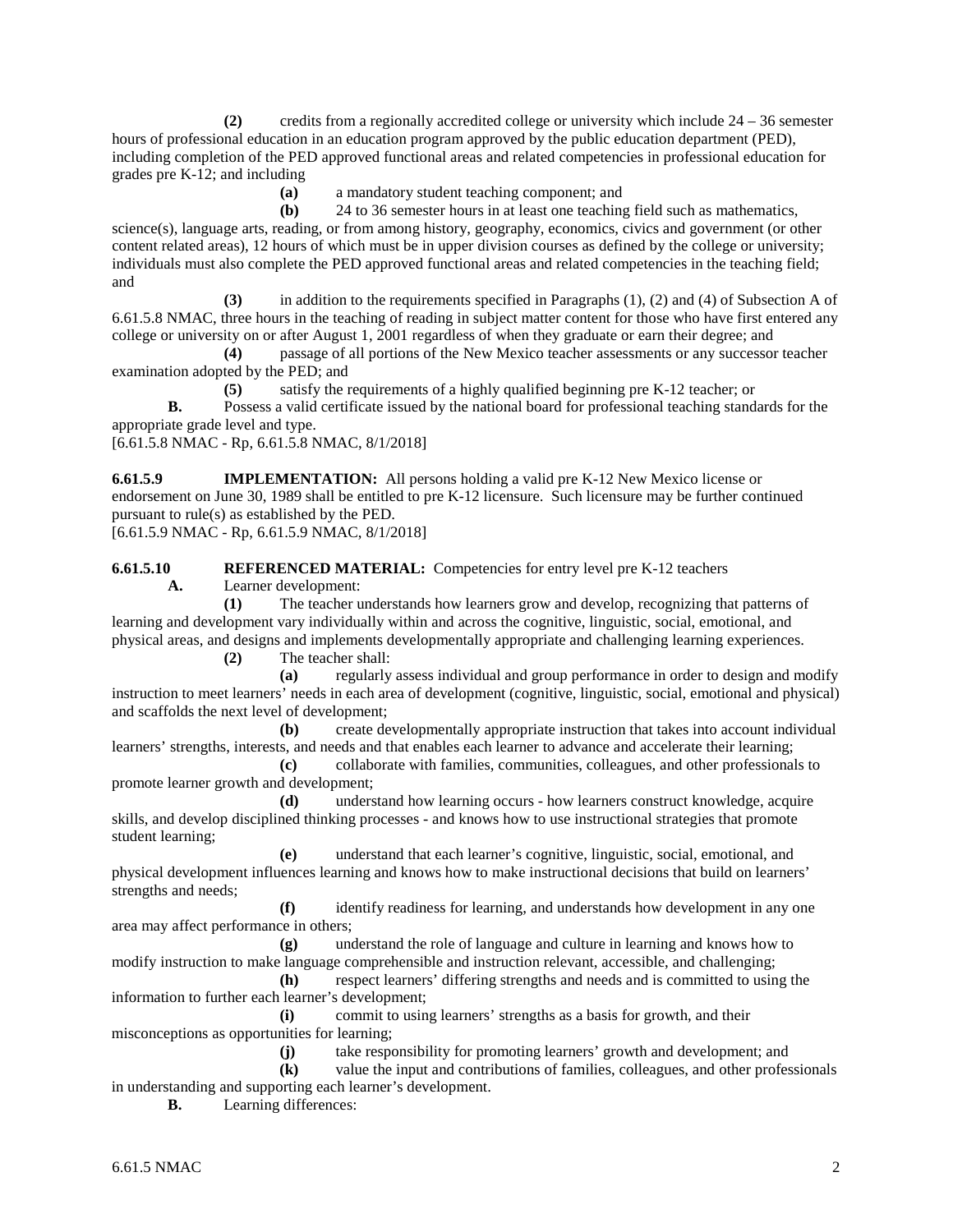**(1)** The teacher uses understanding of individual differences and diverse cultures and communities to ensure inclusive learning environments that enable each learner to meet high standards.

**(2)** The teacher shall:

**(a)** design, adapt, and deliver instruction to address each student's diverse learning strengths and needs and creates opportunities for students to demonstrate their learning in different ways;

**(b)** make appropriate and timely provisions (e.g., pacing for individual rates of growth, task demands, communication, assessment and response modes) for individual students with particular learning differences or needs;

**(c)** design instruction to build on learners' prior knowledge and experiences, allowing learners to accelerate as they demonstrate their understandings;

**(d)** bring multiple perspectives to the discussion of content, including attention to learners' personal, family, and community experiences and cultural norms;

**(e)** incorporate tools of language development into planning and instruction, including strategies for making content accessible to English language learners and for evaluating and supporting their development of English proficiency;

**(f)** access resource, supports, and specialized assistance and services to meet particular learning differences or needs;

**(g)** understand and identify differences in approaches to learning and performance and knows how to design instruction that uses each learner's strengths to promote growth;

**(h)** understand students with exceptional needs, including those associated with disabilities and giftedness, and knows how to use strategies and resources to address these needs;

**(i)** know about second language acquisition processes and knows how to incorporate instructional strategies and resources to support language acquisition;

**(j)** understand that learners bring assets for learning based on their individual experiences, abilities, talents, prior learning, and peer and social group interactions, as well as language, culture, family and community values;

**(k)** know how to access information about the values of diverse cultures and communities and how to incorporate learners' experiences, cultures and community resources into instruction;

**(l)** believe that all learners can achieve at the high levels and persists in helping each learner reach their potential;

**(m)** respect learners as individuals with differing personal and family backgrounds and various skills, abilities, perspectives, talents and interests;

**(n)** make learners feel valued and helps them learn to value each other; and

**(o)** value diverse languages and dialects and seeks to integrate them into their instructional practice to engage students in learning.

**C.** Learning environments:

**(1)** The teacher works with others to create environments that support individual and collaborative learning, and that encourage positive social interaction, active engagement in learning, and selfmotivation.

**(2)** The teacher shall:

**(a)** collaborate with learners, families, and colleagues to build a safe, positive learning climate of openness, mutual respect, support, and inquiry;

**(b)** develop learning experiences that engage learners in collaborative and selfdirected learning and that extend learner interaction with ideas and people locally and globally;

**(c)** collaborate with learners and colleagues to develop shared values and expectations for respectful interactions, rigorous academic discussions, and individual and group responsibility for quality work;

**(d)** manage the learning environment to actively and equitably engage learners by organizing allocating, and coordinating resources of time, space, and learners' attention;

**(e)** use a variety of methods to engage learners in evaluating the learning environment and collaborates with learners to make appropriate adjustments;

**(f)** communicate verbally and nonverbally in ways that demonstrate respect for and responsiveness to the cultural backgrounds and differing perspectives learners bring to the learning environment;

**(g)** promote responsible learner use of interactive technologies to extend the possibilities for learning locally and globally;

**(h)** intentionally build learner capacity to collaborate in face-to-face and virtual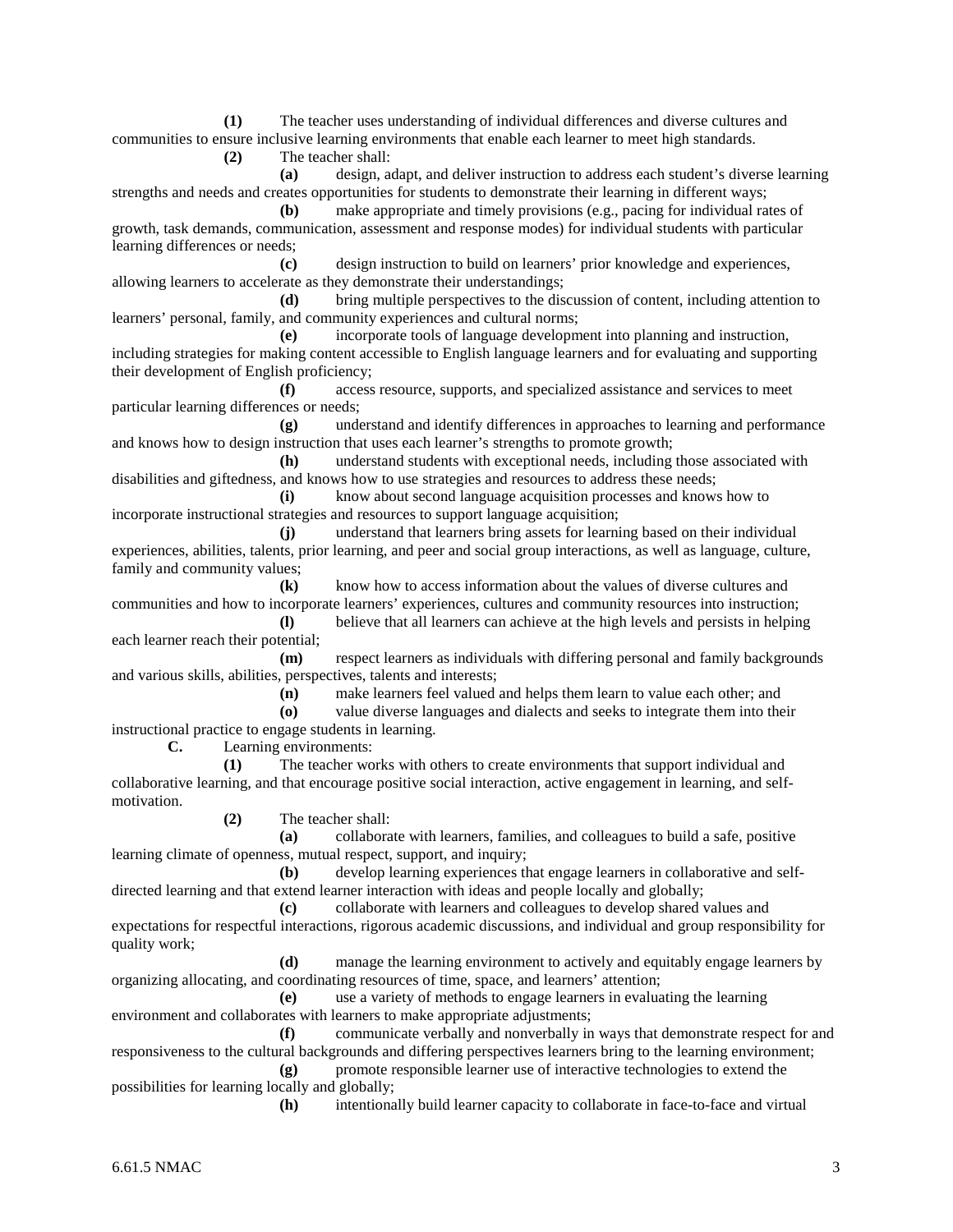environments through applying effective interpersonal communication skills;

**(i)** understand the relationship between motivation and engagement and knows how to design learning experiences using strategies that build learner self-direction and ownership of learning;

**(j)** know how to help learners work productively and cooperatively with each other to achieve learning goals;

**(k)** know how to collaborate with learners to establish and monitor elements of a safe and productive learning environment including norms, expectations, routines, and organizational structure;

**(l)** understand how learner diversity can affect communication and knows how to communicate effectively in differing environments;

**(m)** know how to use the technologies and how to guide learners to apply them in appropriate, safe and effective ways;

**(n)** commit to working with learners, colleagues, families and communities to establish positive and supportive learning environments;

**(o)** value the role of learners in promoting each other's learning and recognizes the importance of peer relationships in establishing a climate of learning;

**(p)** commit to supporting learners as they participate in decision making, engage in exploration and invention, work collaboratively and independently, and engage in purposeful learning;

**(q)** seek to foster respectful communication among all members of the learning community; and

**(r)** be thoughtful and responsive listener and observer.

**D.** Content knowledge:

**(1)** The teacher understands the central concepts, tools of inquiry, and structures of the discipline(s) they teach and creates learning experiences that make these aspects of the discipline accessible and meaningful to learners to assure mastery of the content.

**(2)** The teacher shall:

**(a)** effectively use multiple representations and explanations that capture key ideas in the discipline, guide learners through learning progressions, and promote each learner's achievement of content standards;

**(b)** engage students in learning experiences in the discipline(s) that encourage learners to understand, question, and analyze ideas from diverse perspectives so that they master the content; **(c)** engage learners in applying methods of inquiry and standards of evidence used

in the discipline; **(d)** stimulate learner reflection on prior content knowledge, links new concepts to familiar concepts, and makes connections to learners' new experiences;

**(e)** recognize learner misconceptions in a discipline that interfere with learning, and create experiences to build accurate conceptual understanding;

**(f)** evaluate and modifies instructional resources and curriculum materials for their comprehensiveness, accuracy for representing particular concepts in the discipline, and appropriateness for their learners;

**(g)** use supplementary resources and technologies effectively to ensure accessibility and relevance for all learners;

**(h)** create opportunities for students to learn, practice, and master academic language in their content;

**(i)** access school and district based resources to evaluate the learner's content knowledge in their primary language;

**(j)** understand major concepts, assumptions, debates, processes of inquiry, and ways of knowing that are central to the discipline(s) they teach;

**(k)** understand common misconceptions in learning the discipline and how to guide learners to accurate conceptual understanding;

- **(l)** know and use academic language of the discipline and knows how to make it accessible to learners;
- **(m)** know how to integrate culturally relevant content to build on learners' background knowledge;

**(n)** have a deep knowledge of student content standards and learning progression in the discipline(s) they teach;

**(o)** realize that content knowledge is not a fixed body of facts but a complex,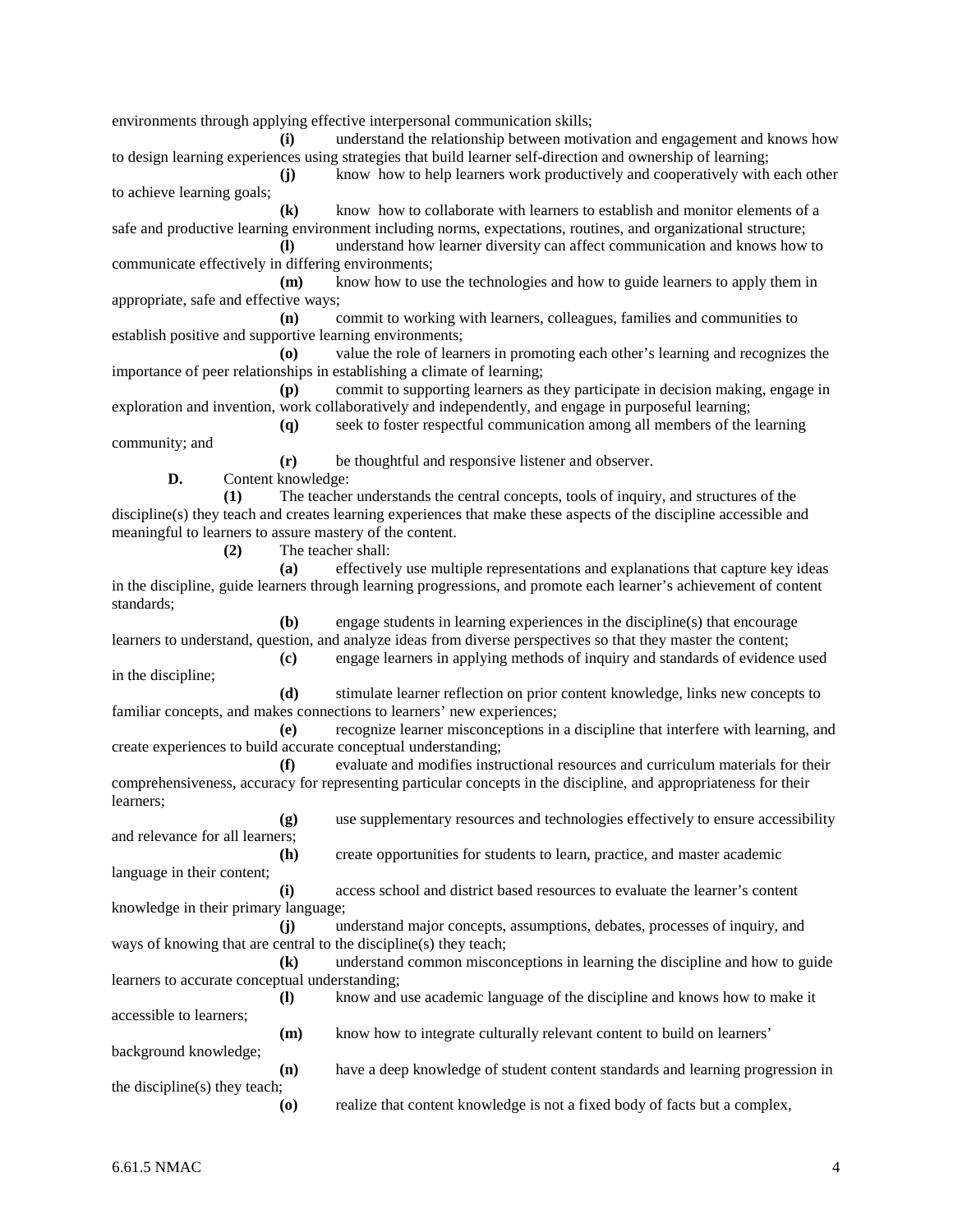culturally situated, and ever evolving. The teacher keeps abreast of new ideas and understandings in the field;

**(p)** appreciate multiple perspectives within the discipline and facilitates learners' critical analysis of these perspectives; and

**(q)** recognize the potential bias in their presentation of the discipline and seeks to appropriately address problems of bias.

**(r)** commit to work toward each learner's mastery of disciplinary content and skills. **E.** Application of content:

**(1)** The teacher understands how to connect concepts and use differing perspectives to engage learners in critical thinking, creativity, and collaborative problem solving related to authentic local and global issues.

**(2)** The teacher shall:

**(a)** develop and implement projects that guide learners in analyzing the complexities of an issue or question using perspectives from varied disciplines and cross-disciplinary skills(e.g., a water quality study that draws upon biology or chemistry to look at factual information and social studies to examine policy implications);

**(b)** engage learners in applying content knowledge to real world problems through the lens of interdisciplinary themes (e.g., financial literacy, environmental literacy);

**(c)** facilitate learners' use of current tools and resources to maximize content learning in varied contexts;

**(d)** engage learners in questioning and challenging assumptions and approaches in order to foster innovation and problem solving in local and global contexts;

**(e)** develop learners' communication skills in disciplinary and interdisciplinary contexts by creating meaningful opportunities to employ a variety of forms of communication that address varied audiences and purposes;

**(f)** engage learners in generating and evaluating new ideas and novel approaches, seeking inventive solutions to problems, and developing original work;

**(g)** facilitate learners' ability to develop diverse social and cultural perspectives that expand their understanding of local and global issues and create novel approaches to solving problems;

**(h)** develop and implements supports for learner literacy development across content areas;

**(i)** understand the ways of knowing their discipline, how it relates to other disciplinary approaches to inquiry, and the strengths and limitations of each approach in addressing problems, issues and concerns;

**(j)** understand how current interdisciplinary themes (e.g., civic literacy, health literacy, global awareness) connect to the core subjects and knows how to weave those themes into meaningful learning experiences;

**(k)** understand the demands of acceding and managing information as well as how to evaluate issues of ethics and quality related to the information and its use;

**(l)** understand how to use digital and interactive technologies for efficiently and effectively achieving specific learning goals;

**(m)** understand critical thinking processes and knows how to help learners develop high level questioning skills to promote independent learning;

**(n)** understand communication modes and skills as vehicles for learning (e.g., information gathering and processing) across disciplines as well as vehicles for expressing learning;

**(o)** understand creative thinking processes and how to engage learners in producing original work;

**(p)** know where and how to access resources to build global awareness and understanding, and how to integrate them into the curriculum;

**(q)** constantly explore how to use disciplinary knowledge as a lens to address local and global issues;

**(r)** value knowledge outside their own content area and how such knowledge enhances student learning; and

**(s)** value flexible learning environments that encourage learner exploration, discovery, and expression across content areas.

**F.** Assessment:

**(1)** The teacher understands and uses multiple measures of assessment to engage learners in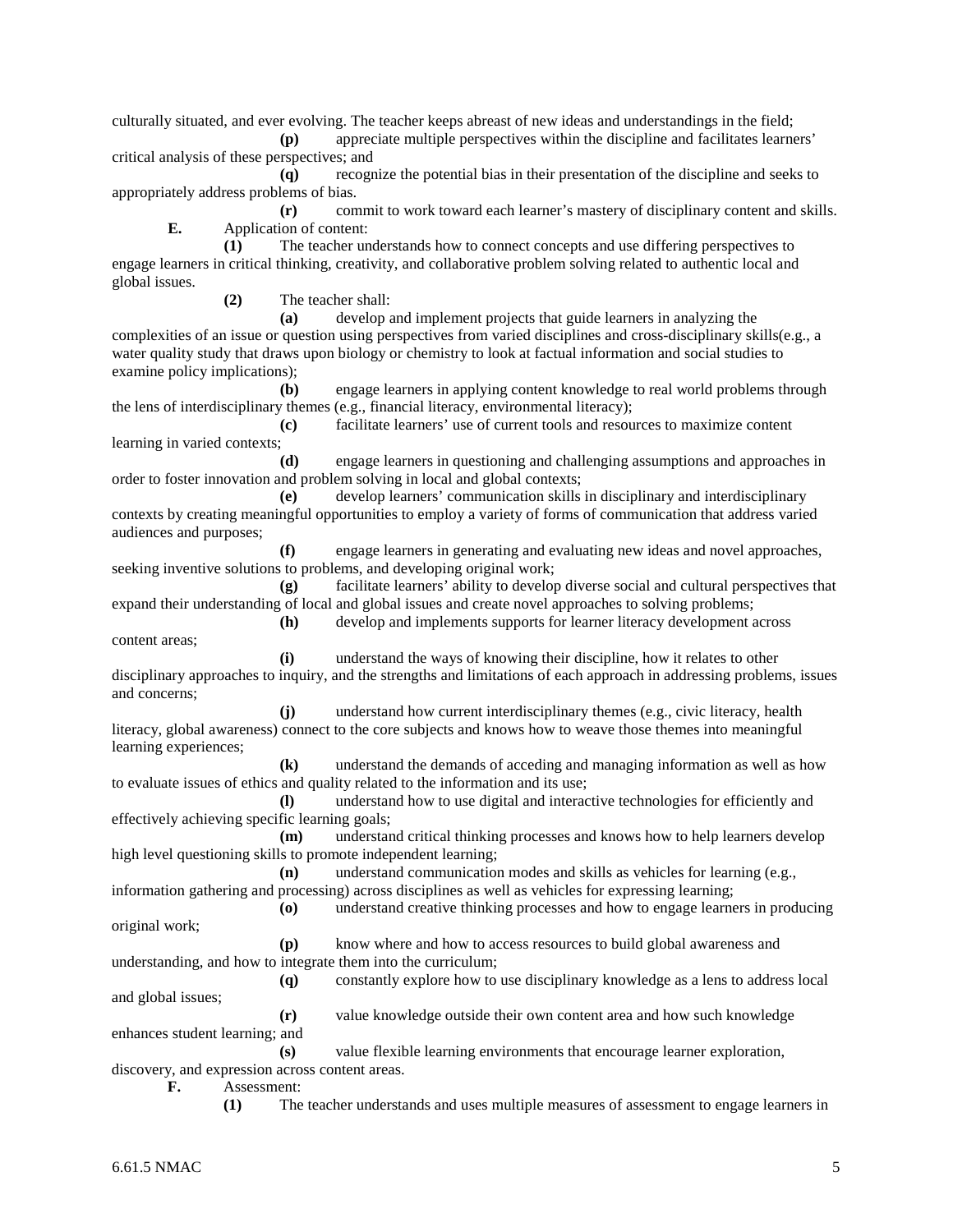their own growth, to monitor learner progress, and to guide the teacher's and learner's decision making.

**(2)** The teacher shall:

**(a)** balance the use of formative and summative assessment as appropriate to support, verify, and document learning;

**(b)** design assessments that match learning objectives with assessment methods and minimize sources of bias that can distort assessment results;

**(c)** work independently and collaboratively to examine test and other performance data to understand each learner's progress and to guide planning;

**(d)** engage learners in understanding and identifying quality work and provides them with effective descriptive feedback to guide their progress toward that work;

**(e)** engage learners in multiple ways of demonstrating knowledge and skill as part of the assessment process;

**(f)** model and structure processes that guide learners in examining their own thinking and learning as well as the performance of others;

**(g)** use multiple and appropriate types of assessment data to identify each student's learning needs and to develop differentiated learning experiences;

**(h)** prepare all learners for the demands of particular assessment formats and makes appropriate accommodations in assessments or testing conditions, especially for learners with disabilities and language learning needs;

**(i)** continually seek appropriate ways to employ technology to support assessment practice both to engage learners more fully and to assess and address learner needs;

**(j)** understand the differences between formative and summative applications of assessment and knows how and when to use each;

**(k)** understand the range of types and multiple purposes of assessment and how to design, adapt, or select appropriate assessments to address specific learning goals and individual differences, and to minimize sources of bias;

**(l)** know how to analyze assessment data to understand patterns and gaps in learning, to guide planning and instruction, and to provide meaningful feedback to all learners;

**(m)** know when and how to engage learners in analyzing their own assessment results and in helping set goals for their own learning;

**(n)** understand the positive impact of effective descriptive feedback for learners and knows a variety of strategies for communicating this feedback;

**(o)** know when and how to evaluate and report learner progress against standards;

**(p)** understand how to prepare learners for assessments and how to make accommodations in assessments and testing conditions, especially for learners with disabilities and language learning needs;

**(q)** commit to engaging learners actively in assessment processes and to developing each learner's capacity to review and communicate about their own progress and learning;

> **(r)** take responsibility for aligning instruction and assessment with learning goals; **(s)** commit to providing timely and effective descriptive feedback to learners on

their progress;

**(t)** commit to using multiple types of assessment processes to support, verify, and document learning;

**(u)** commit to making accommodations in assessments and testing conditions, especially for learners with disabilities and language learning needs; and

**(v)** commit to the ethical use of various assessments and assessment data to identify learner strengths and needs to promote learner growth.

**G.** Planning for instruction:

**(1)** The teacher plans the instruction that supports every student in meeting rigorous learning goals by drawing upon knowledge of content areas, curriculum, cross-disciplinary skills, and pedagogy, as well as knowledge of learners and the community context.

**(2)** The teacher shall:

**(a)** individually and collaboratively select and create learning experiences that are appropriate for curriculum goals and content standards, and are relevant to learners;

**(b)** plan how to achieve each student's learning goals, choosing appropriate strategies and accommodations, resources, and materials to differentiate instruction for individuals and groups of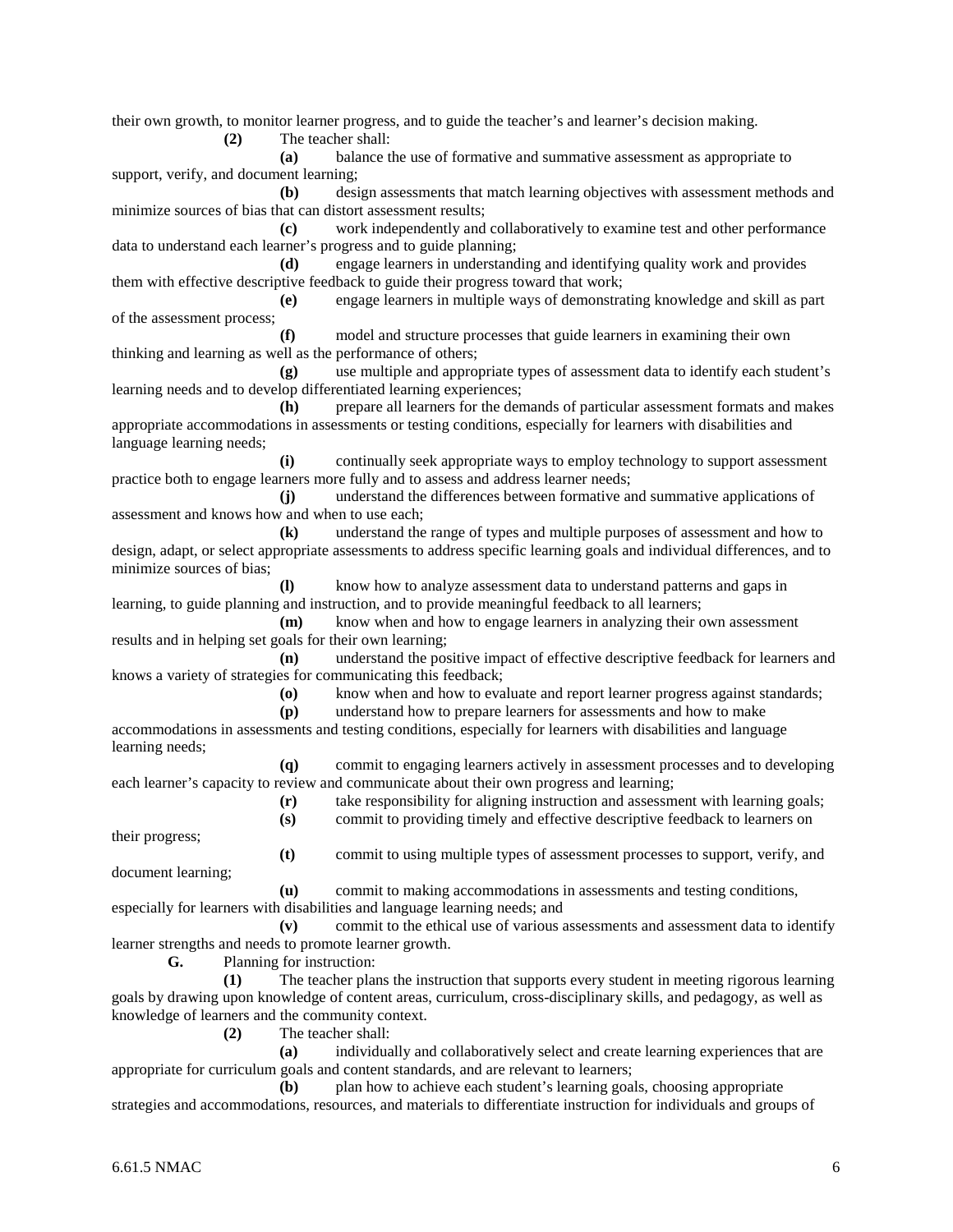learners;

**(c)** develop appropriate sequencing of learning experiences and provides multiple ways to demonstrate knowledge and skill; **(d)** plan for instruction based on formative and summative assessment data, prior learner knowledge, and learner interest; **(e)** plan collaboratively with professionals who have specialized expertise (e.g., special educators, related service providers, language and learning specialists, librarians, media specialists) to design and jointly deliver as appropriate learning experiences that meet unique learning needs; **(f)** evaluate plans in relation to short and long-range goals and systematically adjusts plans to meet each student's learning needs and enhance learning; **(g)** understand content and content standards and how these are organized in the curriculum; **(h)** understand how integrating cross-disciplinary skills in instruction engages learners purposefully in applying content knowledge; **(i)** understand learning theory, human development, cultural diversity, and individual differences and how these impact ongoing planning; **(j)** understand the strengths and needs of individual learners and how to plan instruction that is responsive to these strengths and needs; **(k)** know a range of evidence-based instructional strategies, resources, and technological tools and how to use them effectively to plan instruction that meets diverse learning needs; **(l)** know when and how to adjust plans based on assessment information and learner responses; **(m)** know when and how to access resources and collaborate with others to support student learning (e.g., special educators, related service providers, language learner specialists, librarians, media specialists, community organizations); **(n)** respect learners' diverse strengths and needs and is committed to using this information to plan effective instruction; **(o)** value planning as a collegial activity that takes into consideration the input of learners, colleagues, families, and the larger community; **(p)** take professional responsibility to use short and long-term planning as a means of assuring student learning; and **(q)** believe that plans must always be open to adjustment and revision based on learner needs and changing circumstances. **H.** Instructional strategies: **(1)** The teacher understands and uses a variety of instructional strategies to encourage learners to develop deep understanding of content areas and their connections, and to build skills to apply knowledge in meaningful ways. **(2)** The teacher shall: **(a)** use appropriate strategies and resources to adapt instruction to the needs of individuals and groups of learners; **(b)** continuously monitor student learning, engages learners in assessing their progress, and adjusts instruction in response to student learning needs; **(c)** collaborate with learners to design and implement relevant learning experiences, identify their strengths, and access family and community resources to develop their areas of interest; **(d)** vary their role in the instructional process (e.g., instructor, facilitator, coach, audience) in relation to the content and purposes of instruction and the needs of learners; **(e)** provide multiple models and representations of concepts and skills with opportunities for learners to demonstrate their knowledge through a variety of products and performance; **(f)** engage all learners in developing higher order questioning skills and metacognitive processes; **(g)** engage learners in using a range of learning skills and technology tools to access, interpret, evaluate, and apply information; **(h)** use a variety of instructional strategies to support and expand learners' communication through speaking, listening, reading, writing, and other modes; **(i)** ask questions to stimulate discussion that serves different purposes (e.g., probing for learner understanding, helping learners articulate their ideas and thinking processes, stimulating curiosity, and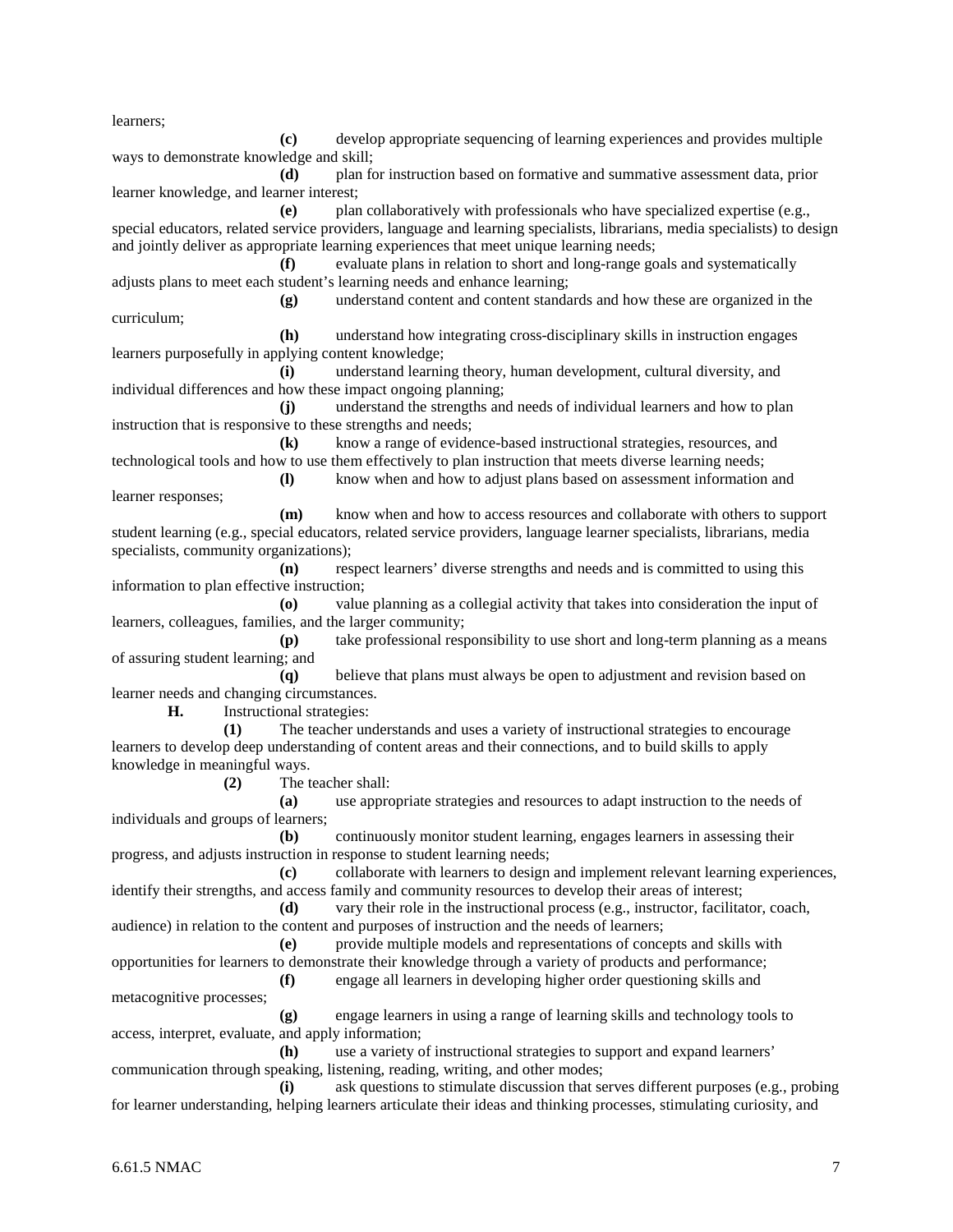helping learners to question);

**(j)** understand the cognitive process associated with various kinds of learning (e.g., critical and creative thinking, problem framing and problem solving, invention, memorization and recall) and how these processes can be stimulated;

**(k)** know how to apply a range of developmentally, culturally, and linguistically appropriate instructional strategies to achieve learning goals;

**(l)** know when and how to use appropriate strategies to differentiate instruction and engage all learners in complex thinking and meaningful tasks;

**(m)** understand how multiple forms of communication (oral, written, nonverbal, digital, visual) convey ideas, foster self-expression, and build relationships;

**(n)** know how to use a wide variety of resources, including human and technological, to engage students in learning;

**(o)** understand how content and skill development can be supported by media and technology and knows how to evaluate these resources for quality, accuracy, and effectiveness;

**(p)** commit to deepening awareness and understanding the strengths and needs of diverse learners when planning and adjusting instruction;

**(q)** value the variety of ways people communicate and encourage learners to develop and use multiple forms of communication;

**(r)** commit to exploring how the use of new and emerging technologies can support and promote student learning; and

**(s)** value flexibility and reciprocity in the teaching process as necessary for adapting instruction to learner responses, ideas, and needs.

**I.** Professional learning and ethical practice:

**(1)** The teacher engages in ongoing professional learning and uses evidence to continually evaluate their practice, particularly the effects of their choices and actions on others (learners, families, other professionals, and the community), and adapts practice to meet the needs of each learner.

**(2)** The teacher shall:

**(a)** engage in ongoing learning opportunities to develop knowledge and skills in order to provide learners with engaging curriculum and learning experiences based on local and state standards;

**(b)** engage in meaningful and appropriate professional learning experiences aligned with their own needs and the needs of the learners, school, and system;

**(c)** independently and in collaboration with colleagues use a variety of data (e.g., systematic observation, information about learners, research) to evaluate the outcomes of teaching and learning and to adapt planning and practice;

**(d)** actively seek professional community, and technological resources, within and outside the school, as supports for analysis, reflection and problem solving;

**(e)** reflect on their personal biases and accesses resources to deepen their own understanding of cultural, ethnic, gender, and learning differences to build stronger relationships and create more relevant learning experiences;

**(f)** advocate, model, and teach safe, legal, and ethical use of information and technology including proper documentation of sources and respect for others in the use of social media;

**(g)** understand and know how to use a variety of self-assessment and problemsolving strategies to analyze and reflect on their practice and to plan for adaptations and adjustments;

**(h)** know how to use learner data to analyze practice and differentiate instruction accordingly;

**(i)** understand how personal identity, worldview, and prior experience affect perceptions and expectations, and recognize how they may bias behaviors and interactions with others;

**(j)** understand laws related to learners' rights and teacher responsibility (e.g., for educational equity, appropriate education for learners with disabilities, confidentiality, privacy, appropriate treatment of learners, reporting in situations related to possible child abuse);

**(k)** The teacher knows how to build and implement a plan for professional growth directly aligned with their needs as a growing professional using feedback from teacher evaluations and observations, data on learner performance, and school and system-wide priorities;

**(l)** take responsibility for student learning and uses on going analysis and reflection to improve planning and practice;

**(m)** commit to deepening understanding of their own frames of references (e.g.,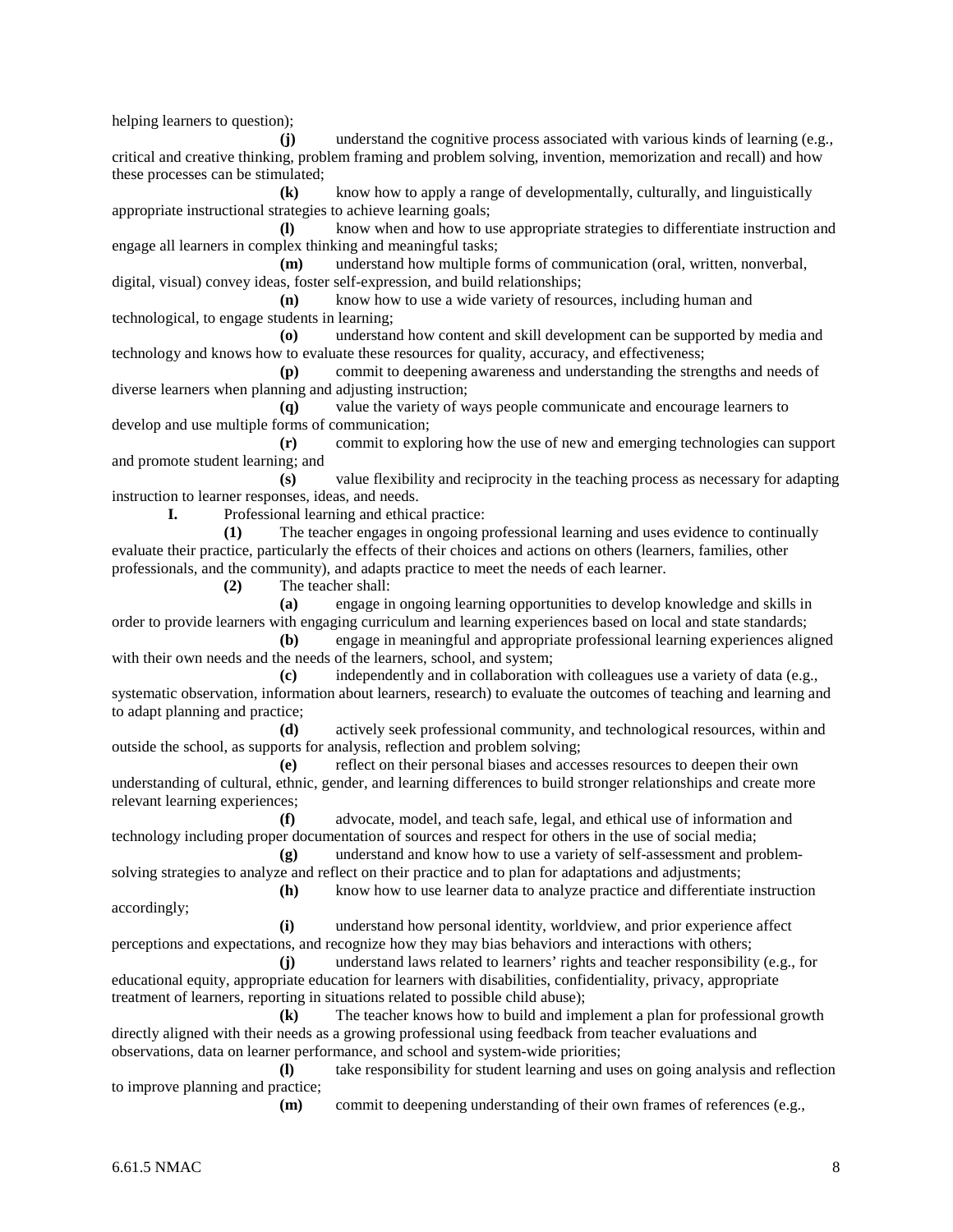culture, gender, language, abilities, ways of knowing), the potential biases in these frames, and their impact on expectations for and relationships with learners and their families;

**(n)** see themselves as a learner, continuously seeking opportunities to draw upon current education policy and research as sources of analysis and reflection to improve practice; and

**(o)** understand expectations of the profession including codes of ethics, professional standards of practice, and relevant law and policy.

**J.** Leadership and collaboration:

**(1)** The teacher seeks appropriate leadership roles ad opportunities to tame responsibility for student learning, to collaborate with learners, families, colleagues, other school professionals, and community members to ensure learner growth, and to advance the profession.

**(2)** The teacher shall:

**(a)** take an active role on the instructional team, giving and receiving feedback on practice, examining learn work, analyzing data from multiple sources, and sharing responsibility for decision making and accountability for each students learning;

**(b)** work with other school professionals to plan and jointly facilitate learning on how to meet diverse needs of learners;

**(c)** engage collaboratively in the school-wide effort to build a shared vision and supportive culture, identify common goals, and monitor and evaluate progress toward those goals;

**(d)** work collaboratively with learners and their families to establish mutual expectations and ongoing communication to support learner development and achievement;

**(e)** working with school colleagues build ongoing connections with community resources to enhance student learning and wellbeing;

**(f)** engage in professional learning, contributes to the knowledge and skill of others, and works collaboratively to advance professional practice;

**(g)** use technological tools and a variety of communication strategies to build local and global learning communities that engage learners, families, and colleagues;

**(h)** use and generate meaningful research on education issues an policy;

**(i)** seek appropriate opportunities to model effective practice for colleagues, to lead professional learning activities, and to serve in other leadership roles;

**(j)** advocate to meet the needs of learners, to strengthen the learning environment, and to enact system change;

**(k)** take on leadership roles at the school, district, state, and national level and advocates for the school, the community, and the profession;

**(l)** understand schools as organizations within a historical, cultural, political, and social context and knows how to work with others across the system to support learners;

**(m)** understand that alignment of family, school, and community spheres of influence enhances student learning and that discontinuity in these spheres of influence interferes with learning;

**(n)** know how to work with other adults and develop skills in collaborative interaction appropriate for both face-to-face and virtual contexts;

**(o)** know how to contribute a common culture that supports high expectations for student learning;

**(p)** actively share responsibility for shaping and supporting the mission of their school as one of the advocacy for learners and accountability for their success;

**(q)** respect families' beliefs, norms, and expectations and seeks to work collaboratively with learners and families in setting and meeting challenging goals;

**(r)** take initiative to grow and develop with colleagues through interactions and enhance practice and support student learning;

**(s)** take responsibility for contributing to and advancing the profession; and

**(t)** embrace the challenge of continuous improvement and change.

[6.61.5.10 NMAC - Rp, 6.61.5.10 NMAC, 8/1/2018]

## **HISTORY OF 6.61.5 NMAC:**

**PRE-NMAC HISTORY:** The material in this part was derived from that originally filed with the state records center and archives under:

SBE Regulation No. 87-12, Licensure for Grades Kindergarten through 12, filed April 13, 1988;